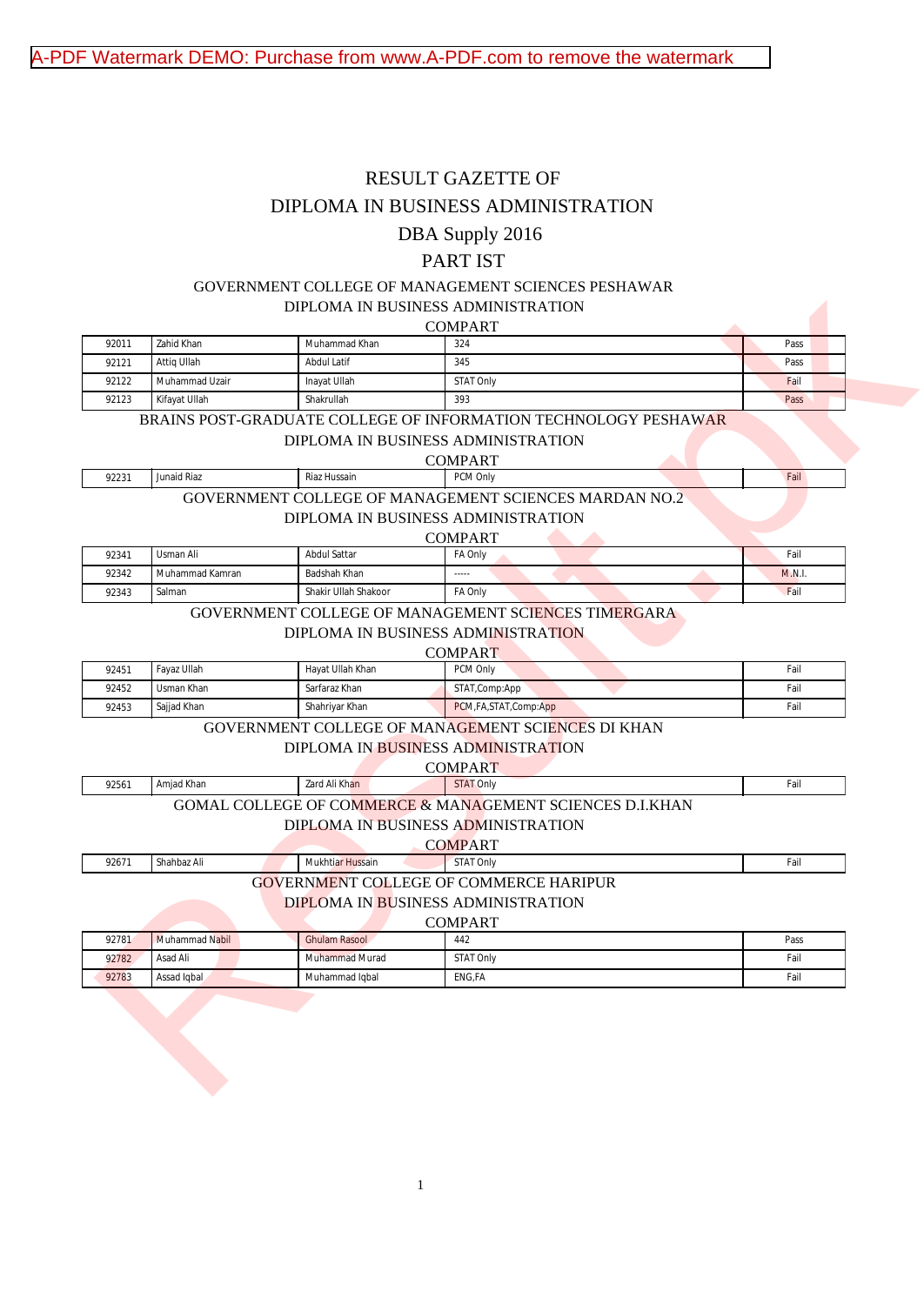# PART 2ND

# GOVERNMENT COLLEGE OF MANAGEMENT SCIENCES PESHAWAR

DIPLOMA IN BUSINESS ADMINISTRATION

### COMPART

| 93011 | Nouman Ahmad      | Ageel Ahmad            | 655             | Pass       |
|-------|-------------------|------------------------|-----------------|------------|
| 93012 | Kamran Khan       | <b>Abdul Malik</b>     | FA Only         | Fail       |
| 93013 | Noman Khan        | Akbar Khan             | <b>ENG Only</b> | Fail       |
| 93014 | Usman Ghani       | Muhammad Rafiq         | 720             | Pass       |
| 93015 | Zahid Khan        | Muhammad Khan          | <b>ENG Only</b> | Fail       |
| 93121 | Rizwan Ullah      | Jamal Ud Din           | 723             | Pass by GM |
| 93122 | Muhammad Muddasir | <b>Muhammad Pervez</b> | 785             | Pass by GM |
| 93123 | Zain Ul Abideen   | Ghulam Sabir           | <b>ENG.FA</b>   | Fail       |

# BRAINS POST-GRADUATE COLLEGE OF INFORMATION TECHNOLOGY PESHAWAR DIPLOMA IN BUSINESS ADMINISTRATION

| 93231 | <b>Junaid Riaz</b>     | Riaz Hussain    | 346     | <b>Ist year Marks</b> |  |  |
|-------|------------------------|-----------------|---------|-----------------------|--|--|
|       |                        |                 |         | <b>Wanting</b>        |  |  |
| 93232 | Sved Muhammad Abdullah | Syed Qasim Raza | FA Only | Fail                  |  |  |
|       | Raza                   |                 |         |                       |  |  |
| 93233 | Farhat Iman Jee        | Abid Sami Jee   | 657     | Pass                  |  |  |
|       |                        |                 |         |                       |  |  |

### ICMS HAYATABAD PESHAWAR

### GOVERNMENT COLLEGE OF MANAGEMENT SCIENCES MARDAN NO.2

### COMPART

| 93451 | Usman Ali | Abdul Sattar | $\sim$ $\sim$<br>384 |  |  |  | st vear Marks |  |
|-------|-----------|--------------|----------------------|--|--|--|---------------|--|
|       |           |              |                      |  |  |  | Wanting       |  |
|       |           |              |                      |  |  |  |               |  |

# GOVERNMENT COLLEGE OF MANAGEMENT SCIENCES TIMERGARA

| COMPART |              |                  |                   |      |  |  |
|---------|--------------|------------------|-------------------|------|--|--|
| 93561   | Favaz Ullah  | Havat Ullah Khan | Comp-App(Th) Only | Fail |  |  |
| 93562   | Usman Khan   | Sarfaraz Khan    | <b>ENG Only</b>   | Fail |  |  |
| 93563   | Sajjad Khan  | Shahrivar Khan   | ENG.FA.SMS        | Fail |  |  |
| 93671   | Siraj Ul Haq | Gul Ajdar Khan   | 746               | Pass |  |  |

# GOMAL COLLEGE OF COMMERCE & MANAGEMENT SCIENCES D.I.KHAN

### DIPLOMA IN BUSINESS ADMINISTRATION

| COMPART                                   |             |                  |           |                      |  |  |  |
|-------------------------------------------|-------------|------------------|-----------|----------------------|--|--|--|
| 93781                                     | Shahbaz Ali | Mukhtiar Hussain | $FA$ Only | $\mathbf{r}$<br>Fail |  |  |  |
| COUFDAR JENTE COLLEGE OF COUNTROL HARDIED |             |                  |           |                      |  |  |  |

### GOVERNMENT COLLEGE OF COMMERCE HARIPUR

# DIPLOMA IN BUSINESS ADMINISTRATION

| 93015 | Zahid Khan                     | Muhammad Khan                      | <b>ENG Only</b>                                                 | Fail                  |
|-------|--------------------------------|------------------------------------|-----------------------------------------------------------------|-----------------------|
| 93121 | Rizwan Ullah                   | Jamal Ud Din                       | 723                                                             | Pass by GM            |
| 93122 | Muhammad Muddasir              | Muhammad Pervez                    | 785                                                             | Pass by GM            |
| 93123 | Zain Ul Abideen                | <b>Ghulam Sabir</b>                | ENG, FA                                                         | Fail                  |
|       |                                |                                    | BRAINS POST-GRADUATE COLLEGE OF INFORMATION TECHNOLOGY PESHAWAR |                       |
|       |                                | DIPLOMA IN BUSINESS ADMINISTRATION |                                                                 |                       |
|       |                                |                                    | <b>COMPART</b>                                                  |                       |
| 93231 | Junaid Riaz                    | Riaz Hussain                       | 346                                                             | <b>Ist year Marks</b> |
|       |                                |                                    |                                                                 | Wanting               |
| 93232 | Syed Muhammad Abdullah         | Syed Qasim Raza                    | FA Only                                                         | Fail                  |
| 93233 | Raza<br><b>Farhat Iman Jee</b> | Abid Sami Jee                      | 657                                                             | Pass                  |
|       |                                | <b>ICMS HAYATABAD PESHAWAR</b>     |                                                                 |                       |
|       |                                |                                    |                                                                 |                       |
|       |                                | DIPLOMA IN BUSINESS ADMINISTRATION |                                                                 |                       |
|       |                                | <b>Muhammad Yaseen</b>             | <b>COMPART</b>                                                  |                       |
| 93341 | Saqib Yaseen                   |                                    | FA Only                                                         | Fail                  |
|       |                                |                                    | <b>GOVERNMENT COLLEGE OF MANAGEMENT SCIENCES MARDAN NO.2</b>    |                       |
|       |                                | DIPLOMA IN BUSINESS ADMINISTRATION |                                                                 |                       |
|       |                                |                                    | <b>COMPART</b>                                                  |                       |
| 93451 | Usman Ali                      | <b>Abdul Sattar</b>                | 384                                                             | <b>Ist year Marks</b> |
|       |                                |                                    | GOVERNMENT COLLEGE OF MANAGEMENT SCIENCES TIMERGARA             | Wanting               |
|       |                                | DIPLOMA IN BUSINESS ADMINISTRATION |                                                                 |                       |
|       |                                |                                    |                                                                 |                       |
|       | Fayaz Ullah                    | Hayat Ullah Khan                   | <b>COMPART</b>                                                  | Fail                  |
| 93561 | <b>Usman Khan</b>              | Sarfaraz Khan                      | Comp-App(Th) Only<br><b>ENG Only</b>                            | Fail                  |
| 93562 | Sajjad Khan                    | Shahriyar Khan                     | <b>ENG, FA, SMS</b>                                             | Fail                  |
| 93563 | Siraj Ul Haq                   | Gul Ajdar Khan                     | 746                                                             | Pass                  |
| 93671 |                                |                                    |                                                                 |                       |
|       |                                |                                    | GOMAL COLLEGE OF COMMERCE & MANAGEMENT SCIENCES D.I.KHAN        |                       |
|       |                                | DIPLOMA IN BUSINESS ADMINISTRATION |                                                                 |                       |
|       |                                |                                    | <b>COMPART</b>                                                  |                       |
| 93781 | Shahbaz Ali                    | <b>Mukhtiar Hussain</b>            | FA Only                                                         | Fail                  |
|       |                                |                                    | <b>GOVERNMENT COLLEGE OF COMMERCE HARIPUR</b>                   |                       |
|       |                                | DIPLOMA IN BUSINESS ADMINISTRATION |                                                                 |                       |
|       |                                |                                    | <b>COMPART</b>                                                  |                       |
| 93891 | <b>Muhammad Nabil</b>          | <b>Ghulam Rasool</b>               | <b>ENG Only</b>                                                 | Fail                  |
| 93892 | <b>Bilal Khan</b>              | <b>Kala Khan</b>                   | 749                                                             | Pass                  |
| 93893 | Muhammad Aadil                 | Muhammad Niaz                      | ENG, FA                                                         | Fail                  |
| 93894 | Asad Ali                       | Muhammad Murad                     | ENG, FA                                                         | Fail                  |
| 93895 | <b>Malik Ghulam Yaseen</b>     | Abdur Rahim                        | 842                                                             | Pass                  |
| 93896 | Muhammad Haras Azam            | Muhammad Azam                      | $\frac{1}{2}$                                                   | R.L.F. Rs. 1000       |
| 93897 | Syed Ahsan Ali Shah            | Syed Qaim Shah                     | 805                                                             | Pass by GM            |
| 93898 | Ahmad Raza Khan                | Masood Khan                        | ENG, FA                                                         | Fail                  |
| 93899 | <b>Ahmed Bilal</b>             | Muhammad Arif                      | 766                                                             | Pass                  |
| 93900 | Mubarik Ali                    | Tariq Mehmood                      | <b>ENG Only</b>                                                 | Fail                  |
| 93901 | Israr Ahmad                    | Fayyaz Muhammad                    | FA Only                                                         | Fail                  |
| 93902 | <b>Togeer Ahmed</b>            | Chan Zeb                           | 845                                                             | Pass                  |
| 93903 | Nabeel Ahmad                   | Abdul Jaleel                       | FA, SMS                                                         | Fail                  |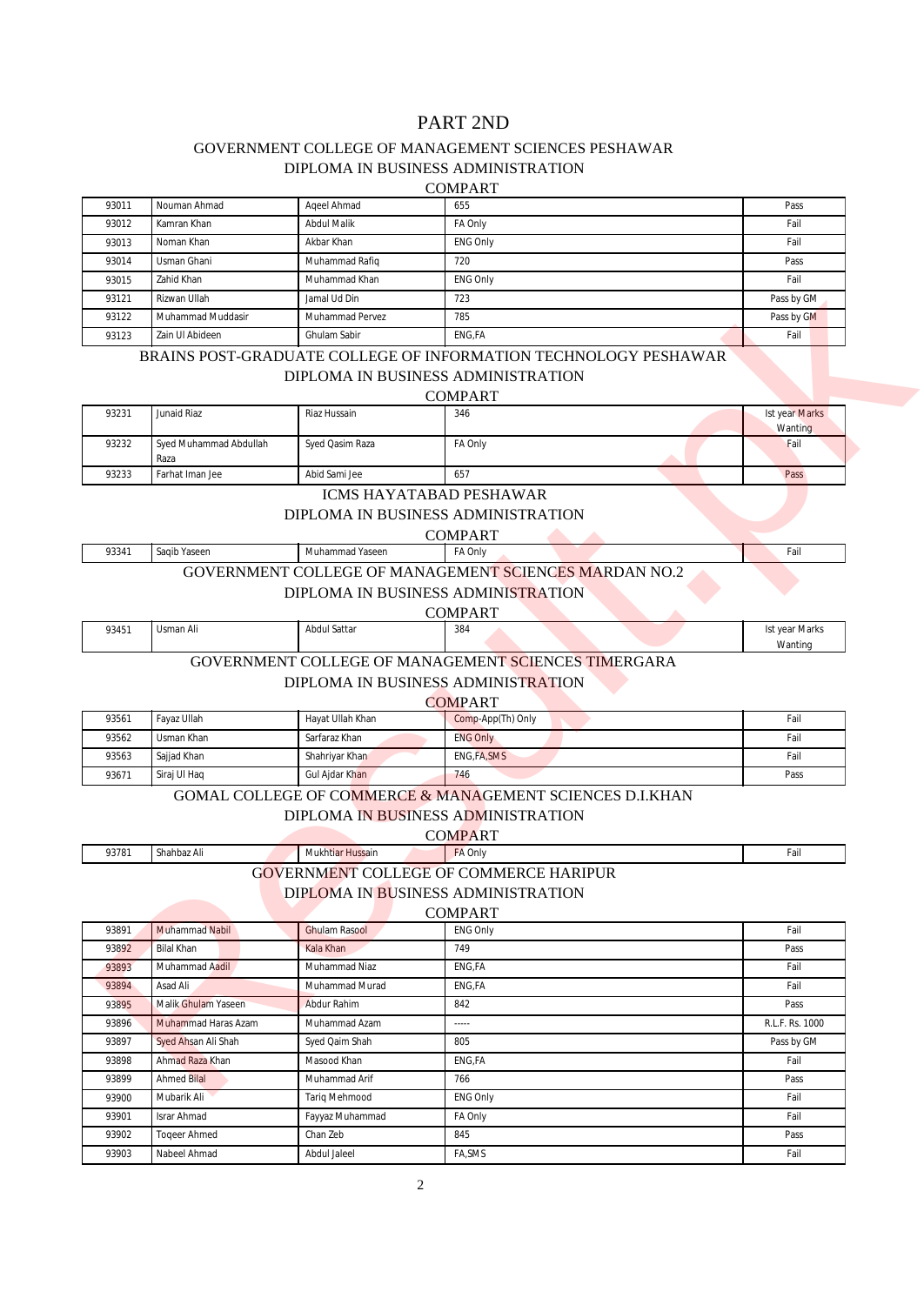| 93904 | Zeeshan Ahmad | Ghulam Habib      | FA Only | Fail       |
|-------|---------------|-------------------|---------|------------|
| 93905 | Shafiq        | Akhtar Hussain    | 756     | Pass       |
| 93906 | Zahid         | Ali Zaman         | 706     | Pass by GM |
| 93907 | Umair Irshad  | Irshad Muhammad   | 777     | Pass       |
| 93908 | Arslan        | Shahid Ali        | 881     | Pass       |
| 93909 | Alamzeb Khan  | Gul Zeb Khan      | 696     | Pass       |
| 93910 | Noman Ahmed   | Qazi Anwar Ul Haq | 842     | Pass       |
| 93911 | Assad Iqbal   | Muhammad Iqbal    | ENG, FA | Fail       |
| 93912 | Muhammad Umar | Muhammad Riaz     | 694     | Pass       |
| 93913 | Naseer Ahmed  | Faqeer Muhammad   | 812     | Pass       |

# THE MUSLIM COLLEGE OF COMMERCE MANAGEMENT & COMPUTER SCIENCES

# DIPLOMA IN BUSINESS ADMINISTRATION

| <b>COMPART</b> |  |  |
|----------------|--|--|
|                |  |  |

| 93912                              | Muhammad Umar   | Muhammad Riaz    | 694                                                              | Pass |
|------------------------------------|-----------------|------------------|------------------------------------------------------------------|------|
| 93913                              | Naseer Ahmed    | Faqeer Muhammad  | 812                                                              | Pass |
|                                    |                 |                  | THE MUSLIM COLLEGE OF COMMERCE MANAGEMENT $\&$ COMPUTER SCIENCES |      |
| ABBOTTABAD                         |                 |                  |                                                                  |      |
| DIPLOMA IN BUSINESS ADMINISTRATION |                 |                  |                                                                  |      |
| <b>COMPART</b>                     |                 |                  |                                                                  |      |
| 94021                              | Malik Saifullah | Khurshid Malik   | 797                                                              | Pass |
| 94022                              | Samiullah       | Haji Hazrat Khan | 889                                                              | Pass |
|                                    |                 |                  |                                                                  |      |